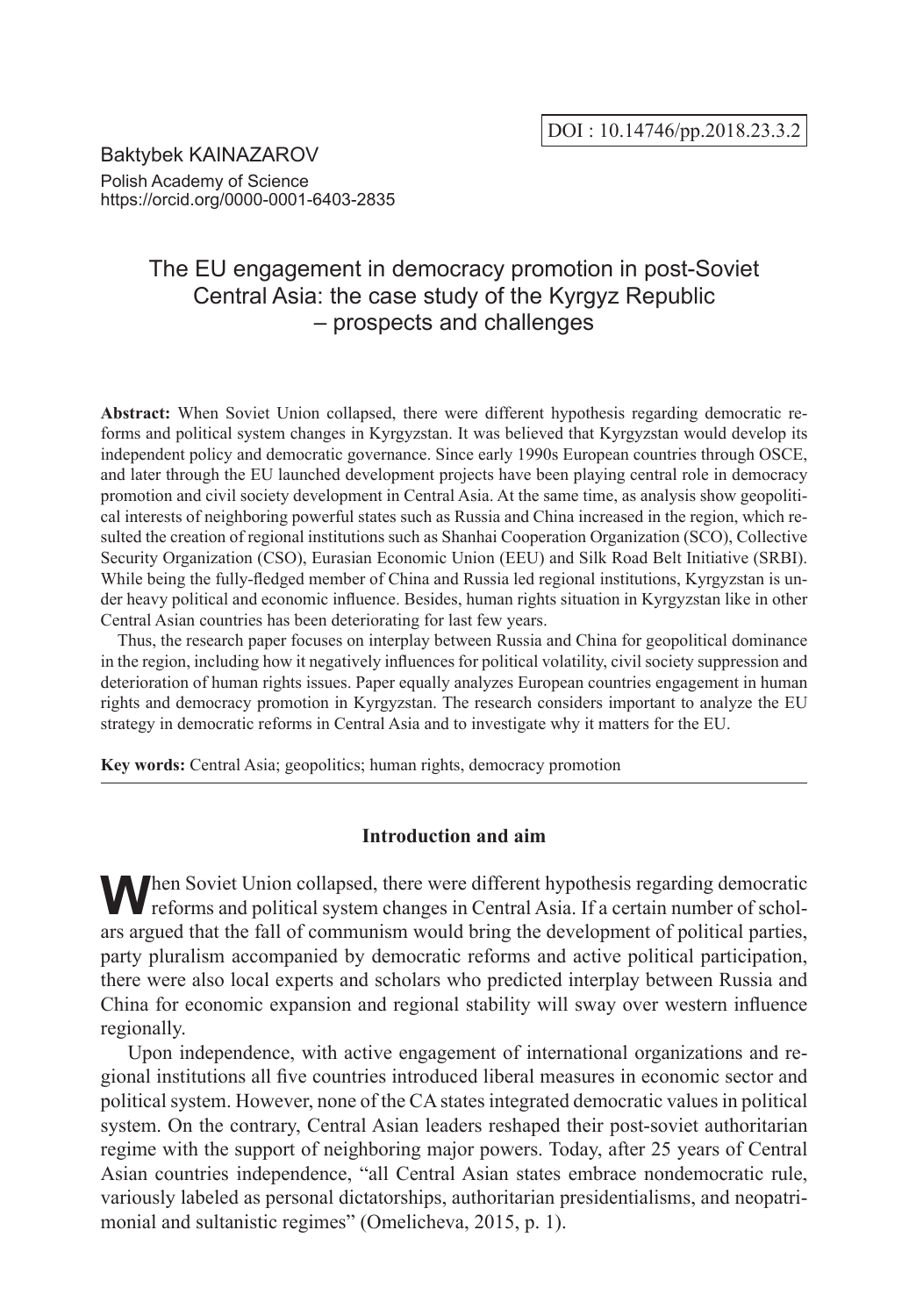Analysis of the post soviet period clearly shows that the European Union, OSCE and USAID launched development projects in Central Asia had a promising role in promoting the *Western approach*<sup>1</sup> of civil society development and political participation process. With the fully-fledged membership of Central Asian states in OSCE and *partnership and cooperation agreement (PCA*<sup>2</sup> ) between the EU and Central Asian countries, there was a hope for political system changes in the post-Soviet region, which suffered from 70 years of severe suppression of civil society sector. However, as UN reports on human rights issues and OSCE reports on the Human Dimension Implementation for the year 2016 indicate, Central Asia has been identified as a highly problematic region due to human rights violations and suppression of non-state actors in the region.

According to Human Rights Watch's world report for 2016, "The governments of Kazakhstan, Kyrgyzstan, Tajikistan, Turkmenistan, and Uzbekistan arrested and imprisoned government critics, closed down independent groups and opposition parties, and adopted legislation restricting the rights of nongovernmental organizations,"3 which questions why two decade investment of western launched projects (particularly the EU's human rights and democracy path) have been unable to improve Central Asia's record in human rights and freedom of speech? What are secrets of Central Asian leaders to sustain their undemocratic regime?

According to human rights activists and social scientists, human rights violations and civil society crackdown in the post Soviet Central Asia to some extend is directly connected with regime survival attempt of former Communist leaders of Central Asia. Political leadership in Central Asia differs from Central and Eastern Europe as well as from other Former Soviet countries. As two and half decade period of the post soviet shows, all Central Asian presidents established super presidential form of governance which is based on clan and tribal policy in addition to family centered regimes. Besides, all leaders of Central Asia suppress civil society and free media.

If some scholars connect the unsuccessful political system changes with the seventyyear-old communist style of governance, which is deep rooted in the government leaders of Central Asia, a certain number of scholars refer to the geographical location of Central Asia, which is surrounded by two historical overlords – China and Russia. As analysis show geopolitical interests of neighboring Russia and China has increased in the region, resulting the creation of regional institutions such as Shanhai Cooperation Organization (SCO), Collective Security Organization (CSO), Eurasian Economic Union (EEU) and Silk Road Belt Initiative (SRBI).

In this respect, while analyzing deterioration of human rights issues and failure of democratic reforms in the post-Soviet Central Asia, the research paper considers impor-

<sup>&</sup>lt;sup>1</sup> Western approach in this context implies to western version of civil society which is associated with democracy promotion and human rights values. For last two decades US State Department funded projects of Counterpart International, Civil Society Support Centers and EU funded projects in Central Asia aimed at activating civil society and democracy promotion through activities of non-state actors, which pursue promotion of democracy, human rights, rule of law.

<sup>2</sup> Partnership and Cooperation Agreement is a document signed between the EU and Central Asian states in 1996 which paved the way for a broader bilateral relationship, encompassing political dialogue; trade in goods; business and investment.

<sup>3</sup> *HRW World report for 2016*, retrieved on March 9, 2017, https://www.hrw.org/news/2016/01/27/ central-asia-backsliding-rights.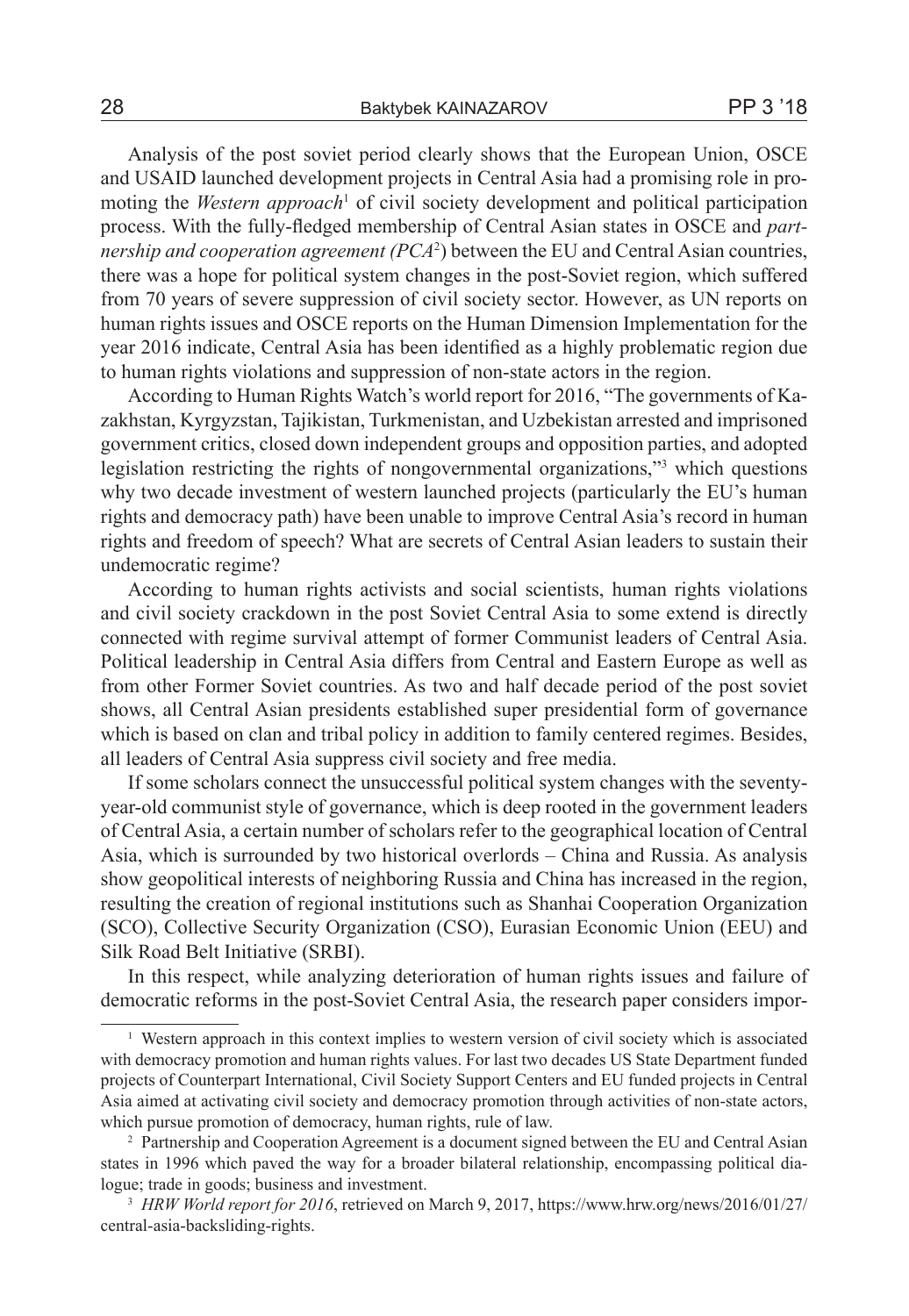tant to study not only the Central Asian leaders priority to regime survival but also the revived interest of Russia and China for geopolitical dominance in the region, at a time when local regimes become less hospitable to western launched democracy promotion projects. In order to narrow down the research, this paper focuses on the post Soviet Kyrgyzstan, which started to face human rights violation and political volatility for last few years. According to freedom House report on nation in transition "Democracy score of Kyrgyzstan in comparison with 2016 has declined, having reached 6 points (5.89 points a year before). As a result, the republic has moved to the category of countries with consolidated authoritarian regime" (Khokhlova, 2017, p. 1).

In this respect, paper investigates democracy promotion in Kyrgyzstan, including civil society sector. It equally examines the European Union's (EU) democracy promotion efforts in the post-Soviet Central Asia, focusing on the case of the Kyrgyz Republic, which accommodates relatively active civil society in the region and the same time identified by experts as one of the most fragile and conflict-affected countries in the post-Soviet space. Finally, research also includes the latest regional initiative developments led by Russia and China, and its impact for authoritarianism revival in Kyrgyzstan.

# **Political system and leadership in the Post Soviet Central Asia**

It is argued that the seventy-year-old communist style of governance inherited weak civil society in Central Asia, which negatively influence for democratic reforms and political system change in the region. In this regard, Mehrad Haghayeghi pointed out that "although in some republics independence brought about major structural changes that aimed at altering the institutional frameworks of politics, with the exception of Kyrgyzstan, power remained in the hands of the former communist leaders who so far have hindered the process of post-communist democratization" (Haghayeghi, 1996, p. 121). By most scholars view, soviet political culture is deep rooted in government structures of Central Asian states and it has direct link to the failure of political transformation.

With the dissolution of the USSR, former Soviet leaders from the Central Committee took presidential offices in young countries and reshaped their political ideology. For example, Turkmenistan and Uzbekistan aimed at preserving Soviet-era institutions such as kolkhoz, sovkhoz and the one-party system, while Tajikistan, Kyrgyzstan and Kazakhstan integrated clan and tribal networks for political participation. If Nursultan Nazarbayev has been serving as the first and only president in Kazakhstan, the Uzbek president Islam Karimov, whose regime shared Joseph Stalin's style of rule, served 25 years before his death. Like during Soviet times, Uzbekistan and Turkmenistan centralized the decision-making process of social, political and economic issues, whereby the civil society sector remained under severe suppression. Moreover, Uzbekistan and Turkmenistan have been criticized for the heavy control of media as well as the NGO sector while other three Central Asian countries have been also criticized for crackdown in civil society sector.

What is characteristic to power structure in the post Soviet Central Asia is that presidents have been creating super presidential model of governance, accompanied by fam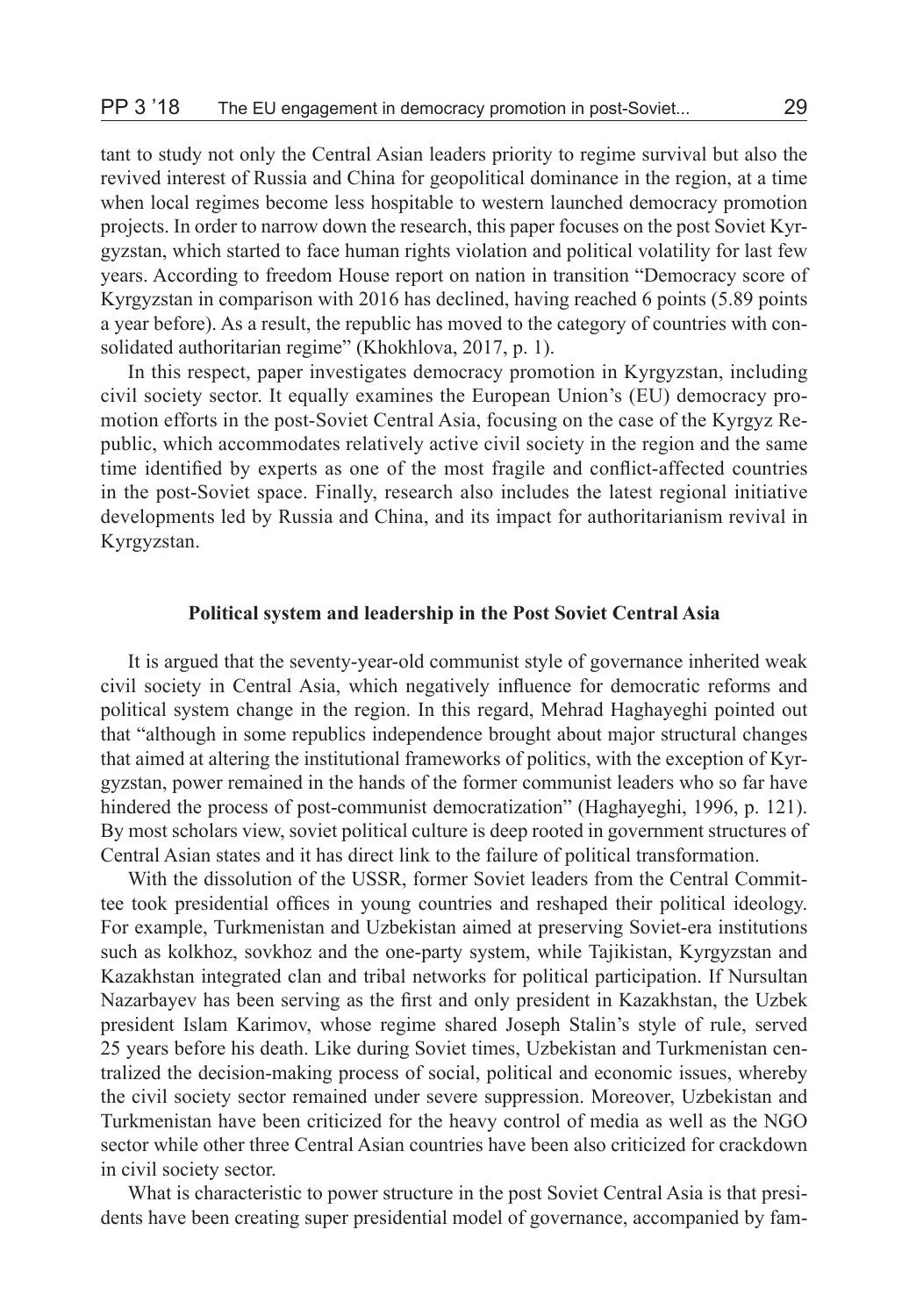ily structure and clan and tribal networks in business and political spheres. Most experts criticize not only usurpation of power by Central Asian presidents but also tendency to treat their country's economy as a family business (Orozbekova, 2016, p. 1). In her analysis of post-Soviet Central Asian countries, Anna Matveeva argues "Central Asian institutions resemble their Soviet predecessors, but power arrangements within them are different. These are 'hybrid institutions' which are a product of the adaptation of their Soviet predecessors to post-Soviet realities and in which rules are typically blurred" (Matveeva, 2006, p. 15). In this context, Central Asian countries replaced the status of president with the role of Khan or Sultan. Like in the period of the Kokand Kingdom, Central Asian presidents gained absolute power.

If during Soviet times the communist party was monopolizing the political and economic structure, after independence Central Asian society was confronted with the usurpation of business and political power by one family or clan. Family members of presidents including their clan and tribal network members take high state positions and actively control business and private sector. For instance, "in Tajikistan, president tapped his daughter Ozoda Rahmon to head the presidential administration while her husband has been working as deputy head of Tajikistan's central bank" (Orozbekova, 2016, p. 1). In the case of Kazakhstan it is argued that "At age 75, Nazarbayev exercises tight centralized control over the government, and his family plays a key role in maintaining power. For years, high oil prices made it easy for the Kazakh president to divide authority among his family and supporters" (Stratfor, 2015, p. 1).

Without exception all Central Asian business and political structures can be characterized as highly family centered. In addition to this, the term elite also has a popular topicality in the power structure of Central Asian countries. There are certain elite groups such as former Communist leaders' families or clan leaders, who actively participate in monopolization of business and political system. For instance, even in Kyrgyzstan after two revolutions which pursued goal to replace corrupted family and its circle, political system and business sector is still dominated by people from the circle of previous presidents.

The next issue to discuss on civil society crackdown in Central Asia is connected with the government and media relations. In Western society, mass media is perceived as an important tool for achieving the main objectives of democracy promotion and civil society development. However, in authoritarian countries of Central Asia free media is perceived as direct threat to their regime survival. Regarding media relations in Central Asian governments, it is assumed that "the Soviet Union left behind a mixed legacy in the media industry in Central Asia and the other new independent states in its former territory. On the one hand, the mass media were part of the ideological 'superstructure' of the societies. They were foremost an instrument of political command and control" (International Media Support, Copenhagen, 2008, p. 14). Indisputably, Soviet era media policy is deep rooted in government policy of Central Asia. However, it is equally important to take into account the fact that contemporary media, which is equipped with technological innovation and which can influence mass movements (such as in the Arab Spring), is a high concern for the quasi-democratic and authoritarian governments of Central Asia. Free media is perceived as a threat for governmental politics. Free media brings independent movements, and independent view, which in most cases are not in favour of Central Asian dictators.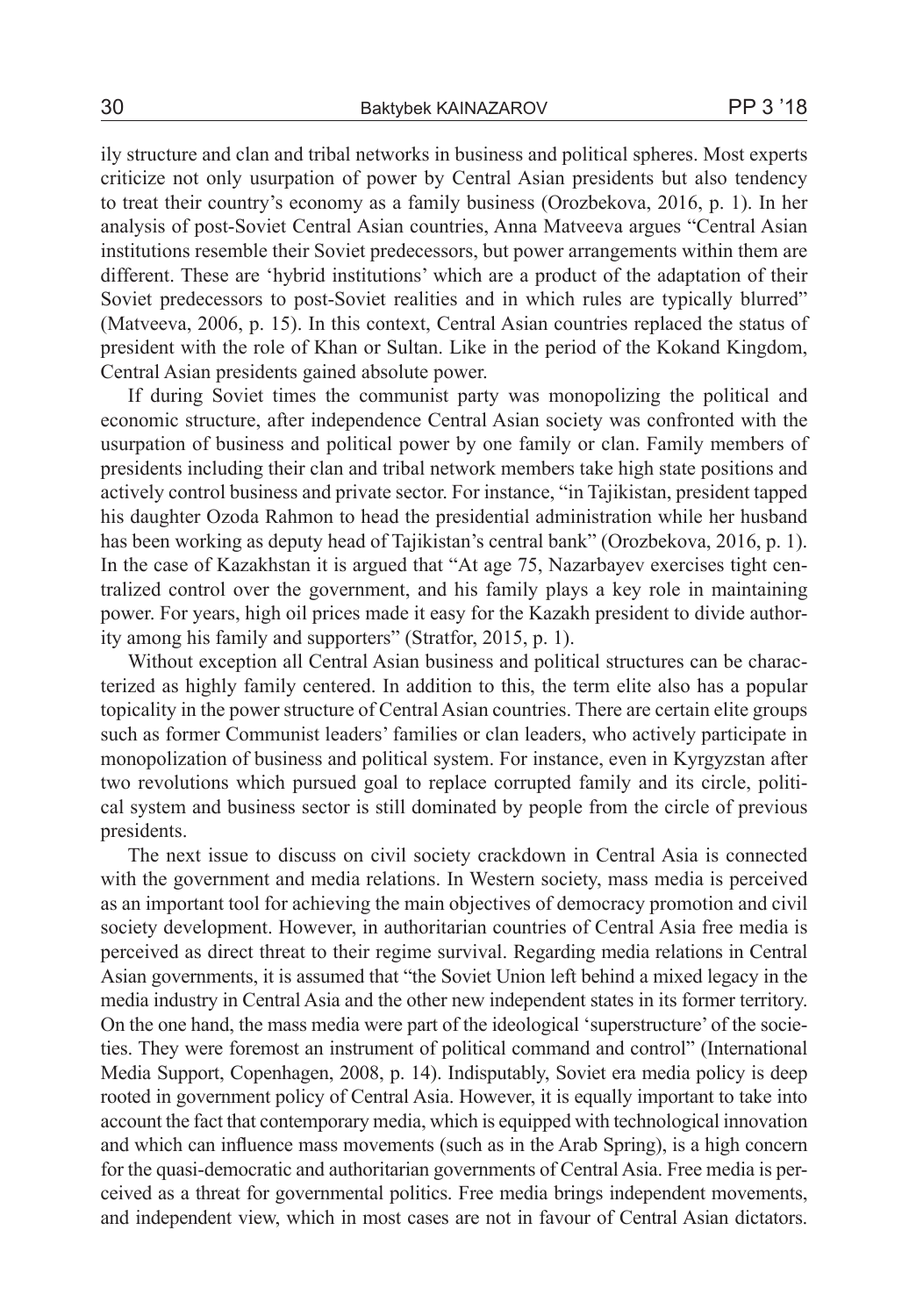Therefore, when one discusses about democracy promotion and civil society development in the post-Soviet Central Asia, it encompasses confrontation between western democratic values and family centered regime.

Former communist leaders and dictators of the region sustain their regime through demonizing western values and describing it as negative external other. In this context, for the western countries it is getting more complicated to engage in liberalizing political and economic system. The last two and half decade investment still did not show visible results, in particular in political power system change.

## **Regional cooperation in Central Asia**

Central Asia is defined as one of the most problematic regions not only due to human rights violations and undemocratic regimes which suppress civil society but also its fragility to high unemployment and poverty increase its vulnerability to contemporary challenges such as Islamic radicalism, terrorism, drug trafficking, ethnic violence and other forms of complex emergencies, which require regional response. Besides, three of the Central Asian countries are bordered with Afghanistan whereas situation in Afghanistan directly influences the stability in the region.

When one analyzes regional integration policy, Central Asian states became members of several regional institutions or initiatives led by Russia or China. For last two and half decades period Central Asian states joined to regional institutions such as Shanhai Cooperation Organization (SCO), Collective Security Organization (CSO), Eurasian Economic Union and Great Silk Road Belt initiative, which highlights Central Asia's importance for Chinese and Russian economy and development. By social experts view cheap and reliable energy is considered as one of the main driving force for increased geopolitical interest and interplay between China and Russia. In this regard Virginia Marantidou and Ralph A. Cossa stated "China have been investing billions of dollars in the energy sector (which include a series of contracts with Central Asian states while Moscow is especially keen to maintain control of Central Asian energy and resource exports to protect its own position in the market" (Marantidou, Cossa, 2014, p. 1).

Development of regional organizations with Russia and China in Central Asia shows not only increased interests of historical overlords in the region but also their competition for economic expansion and regional dominance. The latest statistics and reports clearly show how Chinese trade with Central Asian region has been exceeding Russian economic turnover with Central Asian countries. In 2015, "China became Uzbekistan's largest trading partner with \$3 billion worth of trade, Kazakhstan's largest investor with 33 deals delivering \$23.6 billion to the nation and Turkmenistan's biggest investor in energy sector. In addition, China became a leading partner in Kyrgyzstan and Tajikistan for hydro-power projects" (Kelly-Clark, 2015, p. 1).

While analyzing current regional integration process in the region it can be concluded that Central Asian states see China and Russia led organizations as an opportunity for balancing their alliances- two major players, both of which have greater ambition to economic and political dominance in the region. In the process of re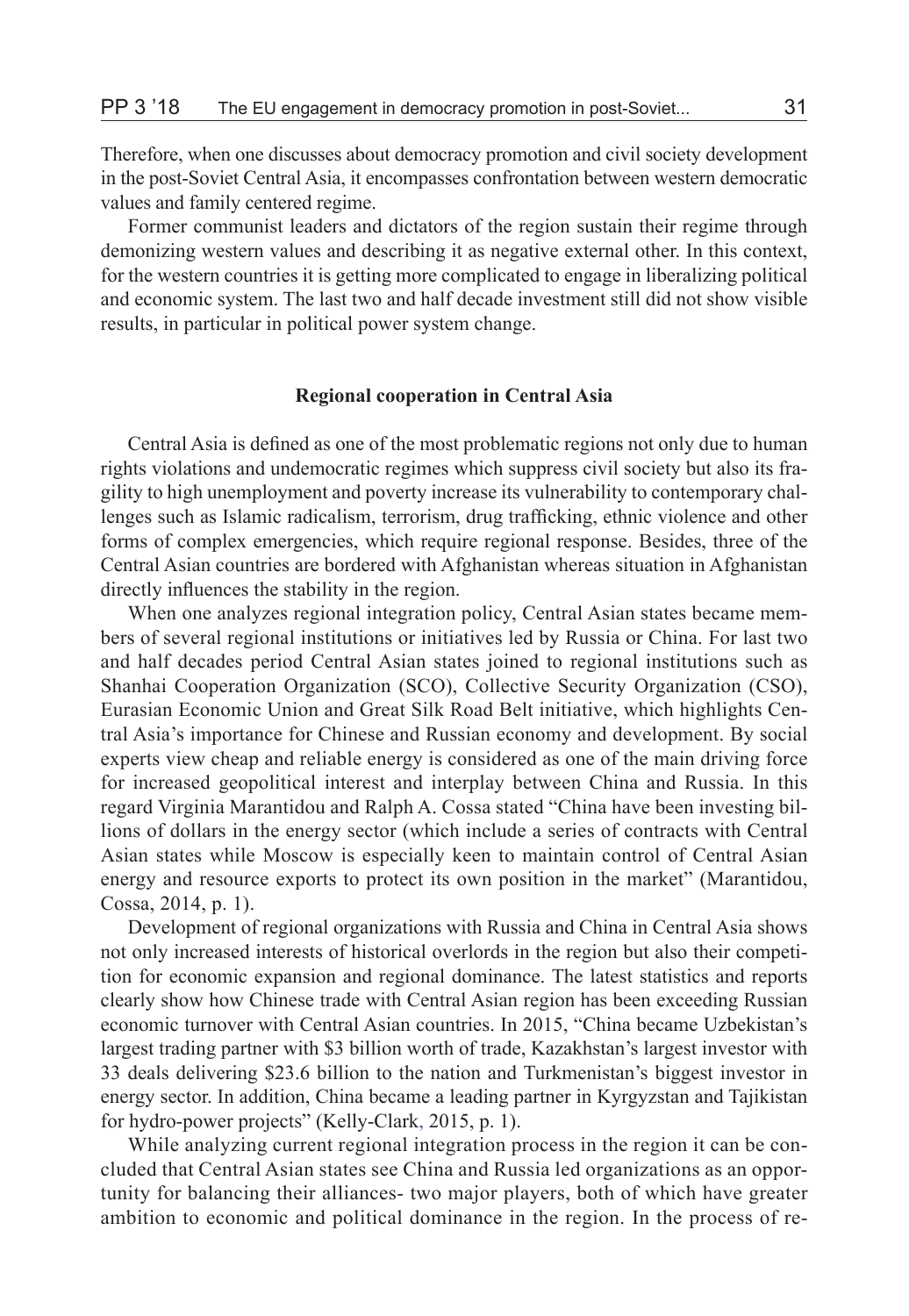gional intensifications in the frame of Eurasian Economic Union or Great Silk Road initiative, one can also see how these two regional rivals and major players impose new import restrictions in their led regional institutions which focus on increasing dependency of Central Asian states. For instance, Eurasian Economic Union (EEU), which is seen as Moscow's counter response to Beijin's great Silk Road plan that aim at extending China's zone of economic interest in the region, offers opportunity to Moscow to tie economic interdependence of Central Asian countries with Russia. Moreover, since 2014 with the eruption of Ukrainian crisis and with the active engagement of Russia in Syrian conflict, Russia regained its role as security guarantor in the region.

At the same time, local experts also draw attention to shared interests of Russia and China in the region. Both powers have common interest in maintaining regional security which is complicated due to increasing religiosity and development of radical groupings in post-Soviet Central Asia and Chinese Xinjiang region. Since Central Asia obtained independences, number of radical groups and sects such as Hisbut Tahrir, Islamic Movement of Uzbekistan, Turkestan movement, Tabligi Jamoat and others have increased. Central Asian states as well as Russia and China acknowledge that without regional cooperation it would be impossible to address security challenges in the region. Therefore, when one investigates Shanghai cooperation organization and Collective Security Treaty organization, both of these institutions are security oriented.

Most scholars highlight that the role of regional institutions will be vital to solve security challenges and address contemporary issues. Membership of Central Asian countries in Russian and China led regional institutions plays a crucial role to extend economic growth and to confront drug trafficking, terrorism, Islamic radicalism and to secure regional stability. However, when one analyzes main root causes of high unemployment and poverty which increase fragility of Central Asian society to Islamic radicalism, drug trafficking and organized crime, it is tightly connected with high corruption and weak civil society which is suppressed.

A certain number of local experts do not prioritize corruption and civil society crackdown as major issue for the region. By their opinion if economy will develop and political system will be stable corruption, poverty and unemployment will be also solved gradually. In other words in regional integration process in the frame of Russia and China led organizations civil society is lagging behind. Neither Russia nor China care about human rights violations in Central Asia for the sake of their alliance and dominance in the region. Besides, neither Russia nor China accommodates open civil society and free media. Hence, both regional players are not interested in civil society development and democracy promotion in the region. Therefore, it would be relevant to ask what is the future of democracy and civil society development in the post-Soviet Central Asia? And what is the role of the EU and other western countries in promoting democracy in the region?

In this regard, scholars assess "the EU's engagement in Central Asia is one of limited to no impact. The region has become more unstable; democracy is seen by the regimes as a threat to their survival; and human rights have been backsliding" (Boonstra, 2015, p. 1). The latest reports of OSCE and HRW show that Central Asian leaders have less interest in engaging in human rights and democracy discourses.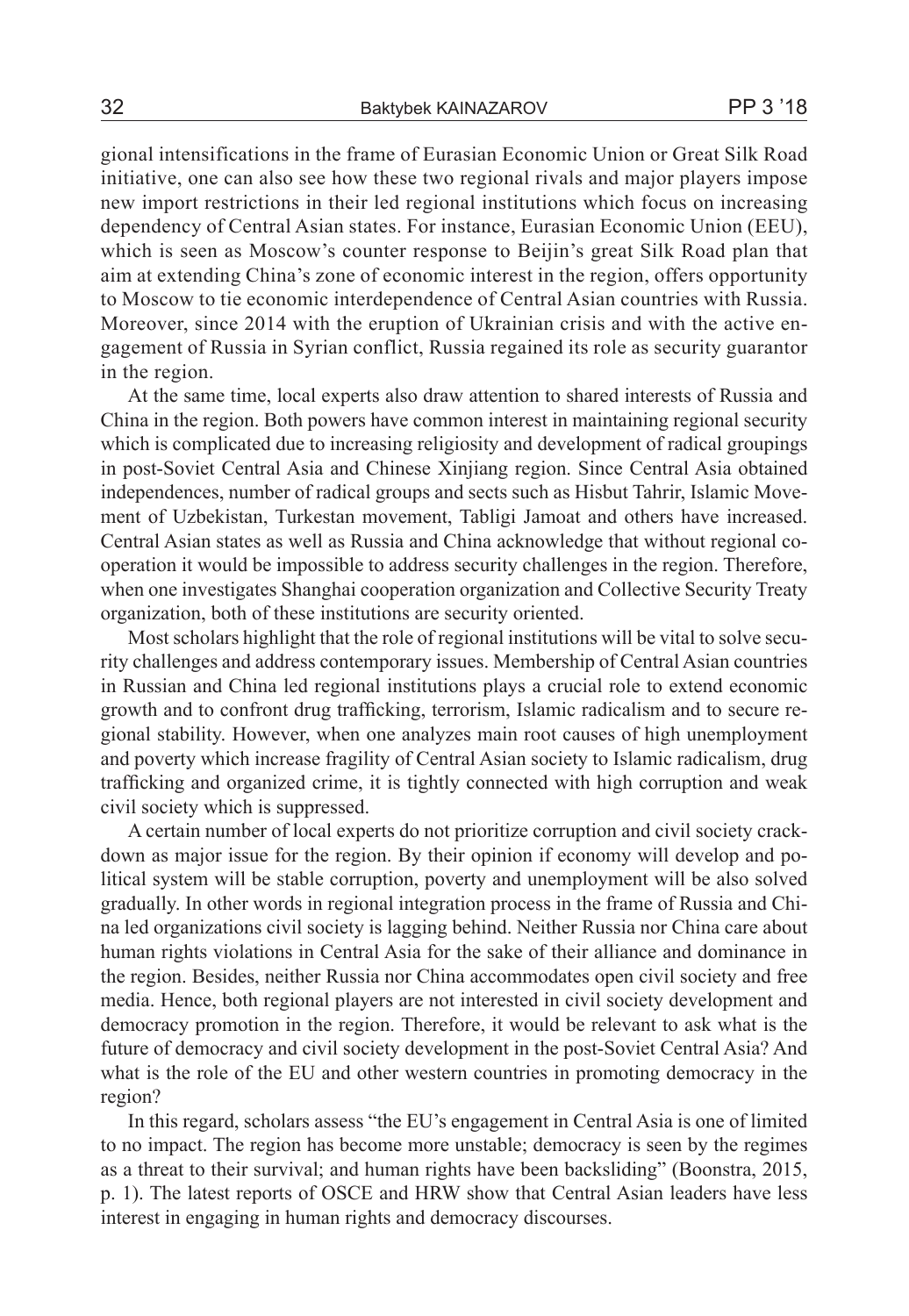## **The EU engagement in democracy promotion beyond the Europe**

The contemporary understanding of democracy promotion, which includes the issue of active civil society, political and civic participation and the active involvement of non-state actors in social and public issues, derives from the Western countries. The EU, which was established by principles of democracy and western values, is a key player in democracy promotion and civil society development in and beyond the Europe. Democratic values are integral part of the EU strategy and since the fall of communism the nature of EU external policy have been encompassing democracy assistance in global context.

Pavol Demeš, Director for Central and Eastern Europe, German Marshall Fund of the United States stated "once the Iron Curtain was dismantled and CEE countries opened up to pluralistic democracy, multiple public and private players from the West started assisting them" (Demeš, 2010, p. 5). Since the crackdown of the USSR, institutional intensification and enlargement process had powerful impact for democratization, liberalization, formal institution building, and law enforcement in postcommunist block space. It is argued that for Central and Eastern European countries, which shared a certain degree of common cultural value with the West, was relatively smoother to transform for democratic governance than in Balkan or former Soviet Union countries.

There are several tools and mechanisms used by the EU in promoting democracy. One of them has direct linkage with the EU enlargement. The EU accession requirement or so called Copenhagen criteria also played a crucial role for successful democratic reforms in Central and Eastern Europe. For instance, "the policy of conditionality and open doors, associated with foreign assistance, helped Eastern European countries to navigate the transformation and integration processes" (Demeš, 2010, p. 6).

What the vast majority of scholars argue is that the EU integration process has been perceived as the most encouraging instrument for democratic reform processes of candidate and non-member states in the EU's neighborhood. Thus, the EU enlargement has a vital stake to set the adoption of democratic rules and practices as conditions for integration process. This mechanism by most scholars is coined as political conditionality.

However, this political conditionality instrument of the EU is applicable only to potential members and candidate states. Therefore, while analyzing the EU engagement in democracy promotion beyond Europe, one would ask questions such as what mechanisms and instruments are applied to promote democracy and western values? And how the EU can effectively engage in democracy promotion in other regions where other regional powers have more influential mechanisms from security stability, economic growth and other context. For instance, in the case of the post soviet Central Asia, the EU has been actively engaged in democracy promotion through Partnership and Cooperation Agreement signed by the EU and Central Asian countries.

In contrast to the Eastern and Central Europe, Central Asia is far from Brussels and the membership or enlargement instrument is not applicable to the region. Therefore, in the case of Central Asia one can examine the EU engagement in democracy assistance without political conditionality. Moreover, other regional players, Russia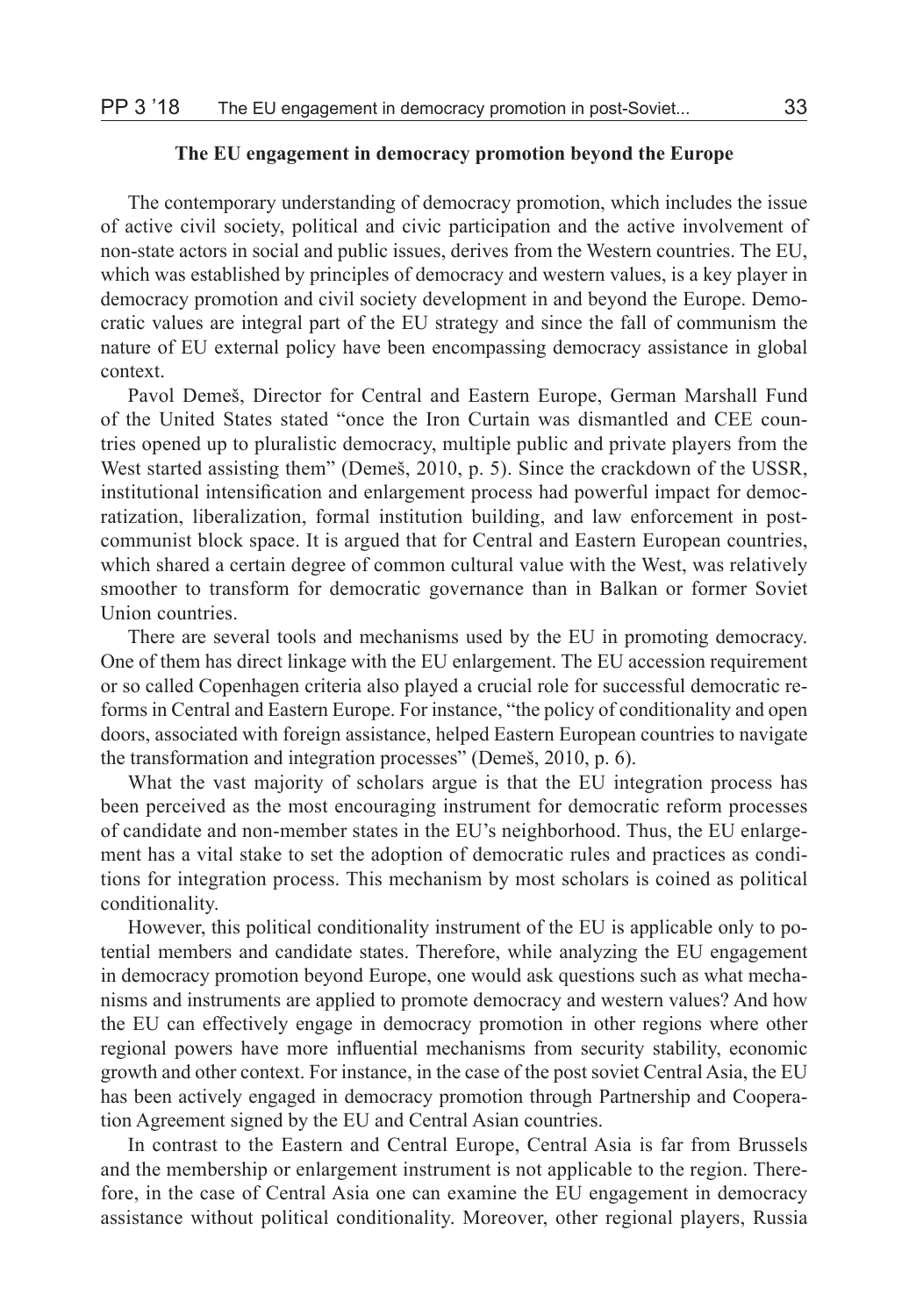and China regained their influence in the region and created their regional institutions which allowed them to develop their own mechanism and instruments for integration process. According the latest estimates, China has remained the main economic partner of Kyrgyzstan.

Table 1

|                                                       | China       | The rest of countries |
|-------------------------------------------------------|-------------|-----------------------|
| Foreign direct investment to Kyrgyzstan in 2005       | 45 million  |                       |
| Foreign Direct investment to Kyrgyzstan for 2014      | 108 million | 103 million           |
| Foreign direct investment stock to Kyrgyzstan in 2015 | 984 million |                       |

#### **Foreign direct investment to Kyrgyzstan by China**

**Source:** Tabaldieva, 2017.

As table above shows the total amount of foreign direct investment inflows to Kyrgyzstan increased almost ten times from 2014 to 2015. If one compares foreign direct investment inflows to Kyrgyzstan between 2005 and 2015, for ten years period increased 20 times. As for trade turnover between the two countries, in 2015 it reached over \$1.1 billion which is the highest comparing to Kyrgyzstan trade turnover with other neighboring countries. Some projects under cooperation between the two countries are as follows: "Kyrgyzstan China gas pipeline, the second stage of North South highway, reconstruction and repair of roads in Bishkek, construction of the oil refinery in the country, modernization of the Bishkek Power Station" (Tabaldieva, 2017, p. 1).

## **The EU engagement in post Soviet Central Asia**

With the dissolution of the USSR social scientists raised questions such as "What should be the form of government for the newly born countries, and what were the appropriate institutional mechanisms for making and implementing policies while also ensuring regime survival?" (Menon, 2007, p. 3). On the first hand, the fall of communism opened promising challenges for the development of democratic and liberal political systems in Central and Eastern Europe, as well as in post-Soviet territory. However, when one compares Eastern European countries with Central Asia, as Gregory Gleason argues "all Central Asian countries did not fight for their independence" (Gleason, 1997, p. 32) and in 1990s they all inherited with the Soviet political culture, whereas the NGO sector played a key role for regime changes movements in Central and Eastern Europe.

When western countries launched their democracy promotion and development projects in the region, it was expected that former soviet states might be able to make reforms in their economic and political system and transform into European-style market economies. Scholars also argued that successful democratic reforms of Eastern Europe could prove a model for Central Asia. However, after 25 years of independence, Central Asian countries are still headed by former communist leaders and there is no political space for opposition.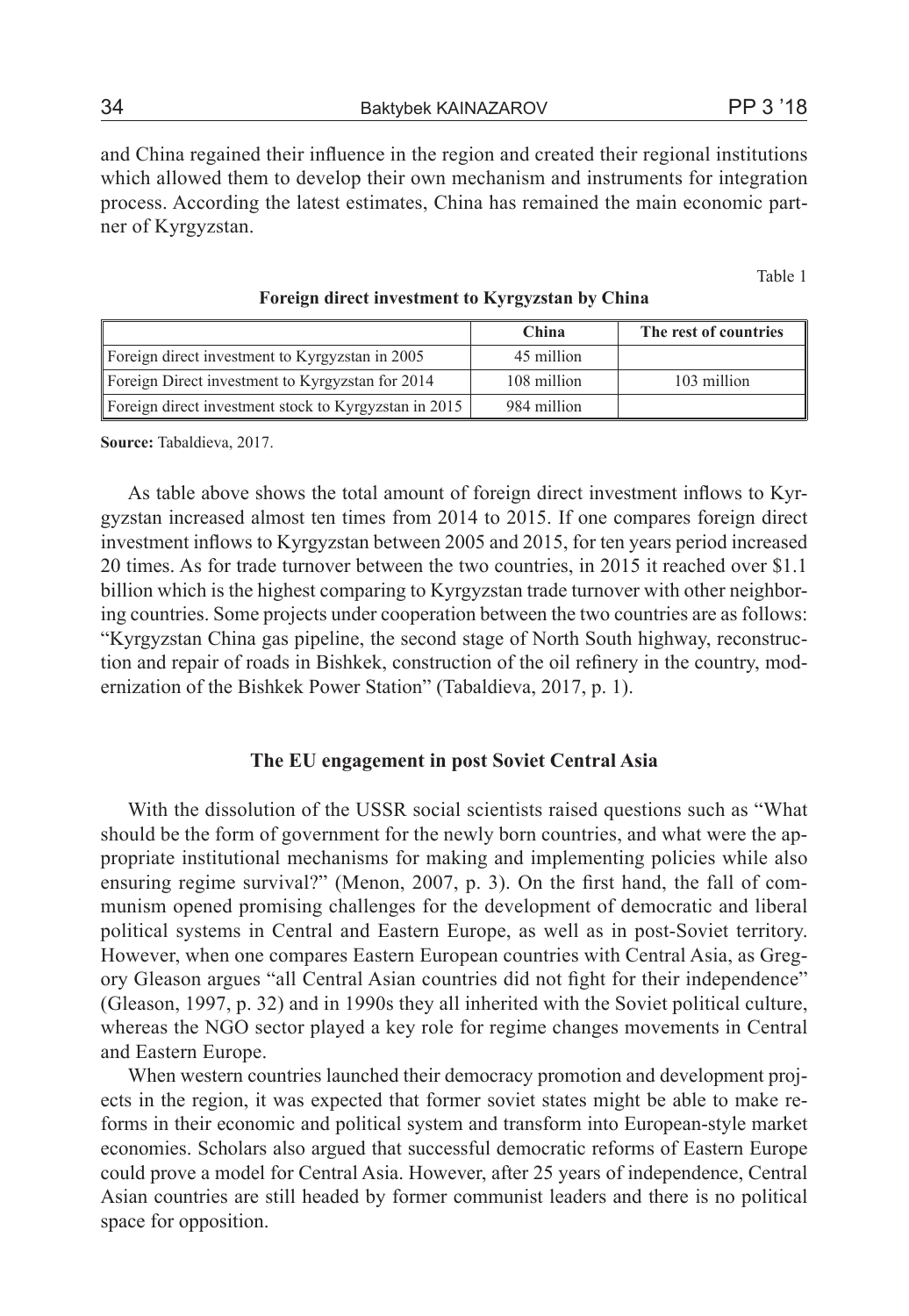What is characteristic to the post soviet Central Asia is that local regimes managed to retain their suppressive policies. Since the 1990s the number of political parties and factions increased in the region but it did not bring democratic elections. Opposition parties and factions exist symbolically and opposition leaders and human rights activists who are against the regime are in political asylum. Within this regards, one would ask what went wrong with the western launched projects in the EU neighborhood Central Asia? By some scholars view, before September 11 the EU and USA were not proactive enough in promoting either political or economic reform in the region. Martha Brill Olcott emphasized "supporting reform in Central Asia was neither a priority of the U.S. nor of Europe, and in most ways policy in this region became a hand-maiden of the policy toward Russia" (Olott, 2007, p. 1).

Mehrad Haghayeghi pointed out that "although in some republics independence brought about major structural changes that aimed at altering the institutional frameworks of politics, with the exception of Kyrgyzstan, power remained in the hands of the former communist leaders who so far have hindered the process of post-communist democratization" (Haghayeghi, 1996, p. 121). It can be explained with the fact that new independent Central Asian states inherited communist parties and communist leaders, whereby political transformation appeared unsuccessful.

With the dissolution of the USSR, former Soviet leaders from the Central Committee took presidential offices in young countries and reshaped their political ideology. For example, Turkmenistan and Uzbekistan aimed at preserving Soviet-era institutions such as kolkhoz, sovkhoz and the one-party system, while Tajikistan, Kyrgyzstan and Kazakhstan still see democracy as a threat to their existence. Thus, it would be interesting to analyze, what is the role of the EU engagement in democracy promotion in the region with the increased geopolitical interest of Russia and China in post Soviet Central Asia.

## **The case of Kyrgyzstan**

In their analysis Nicklass Norling and Svante Kornel highlighted "Kyrgyzstan is the most democratic of the Central Asian countries and is often classified as a hybrid regime, combining democratic and authoritarian elements" (Norling, Kornel, 2016, p. 4). Among Central Asian countries, Kyrgyzstan differs with its active civil society. As local and international experts highlight Kyrgyzstan is the first Central Asian country, which have been experiencing civil society revival through mass movements and massive protests. For last two and half decade, Kyrgyz society already experienced two revolutions, which resulted withdrawal of authoritarian leaders.

From the early 1990s, the first president of the Kyrgyz Republic Askar Akaev had a different approach than other Central Asian presidents. His main slogan 'Kyrgyzstan is our common home' pursued the prevention of conflict in multiethnic Kyrgyz society and the same time this slogan had democratic meaning for diverse society. Askar Akaev's democratic and liberal view in early 1990s drove Kyrgyzstan for active involvement in international society through membership in international organizations.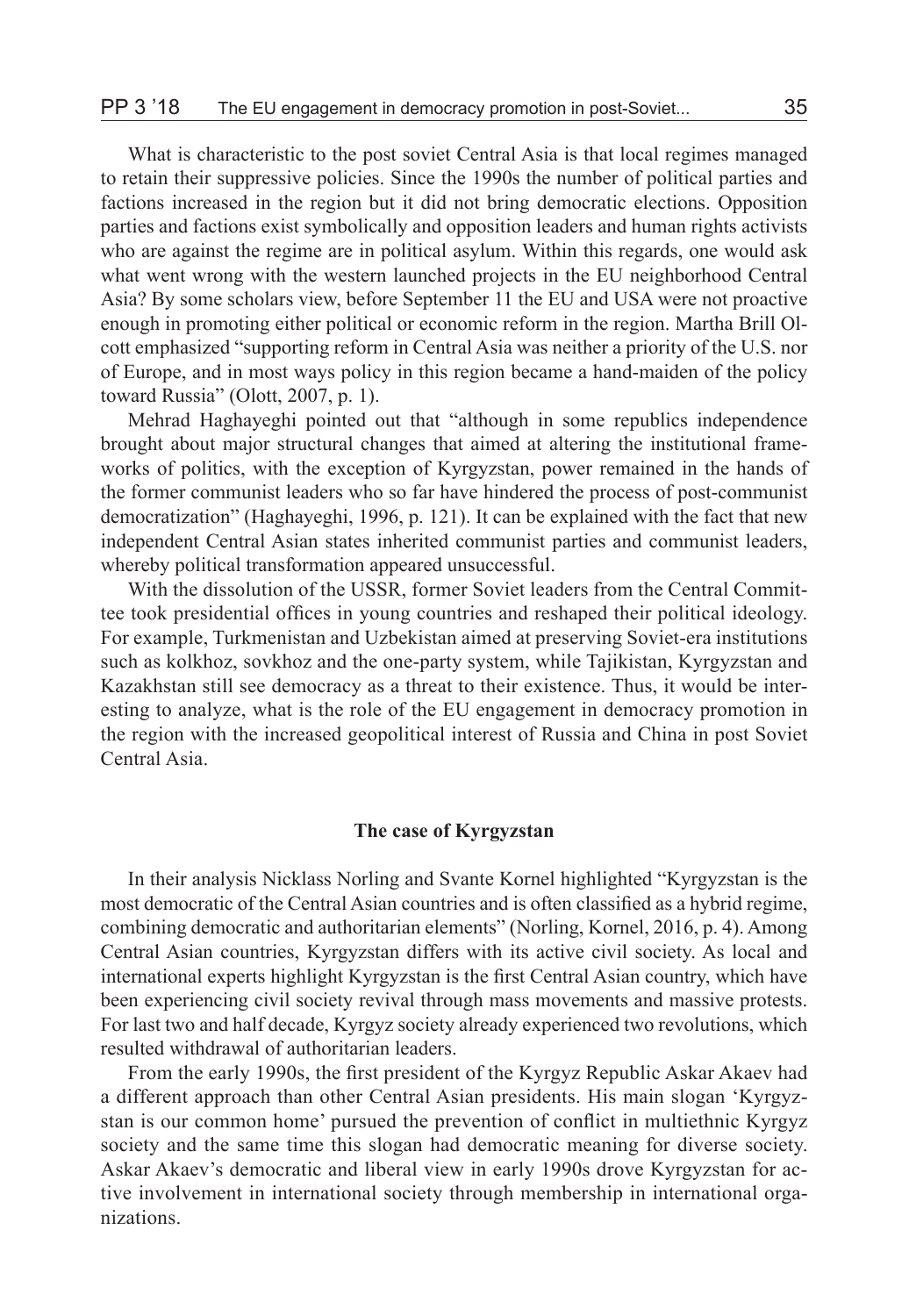According to the assessment of *'International Crisis Group*',<sup>4</sup> in the first decade after independence, Kyrgyzstan was described as an island of democracy and stability in Central Asia. The Crisis Group highlighted that "in comparison with other countries in the region, it has indeed carried out deeper economic reforms and allowed more room for civil society and opposition political activity" (ICG report, 2001, p. 1). In contrast to other Central Asian countries, Kyrgyz society could preserve the active political participation of ordinary citizens. In contrast to other Central Asian countries, numbers of NGOs in Kyrgyzstan have been constantly increasing and Kyrgyzstan became the first Central Asian country which has experienced the revival of the civil society sector through the involvement of the NGO sector. Therefore, when one compares democratic reforms in Central Asian countries, Kyrgyzstan has been described as the island of democracy due to an active civil society.

However, the model which was promoted by Askar Akaev failed to work due to economic fragility and heavy corruption in Kyrgyzstan. In addition, like in other Central Asian countries, family centered regime in Kyrgyzstan was one of the main root causes of protests. The president's family involvement in corruption and monopolization of the political and economic sector brought the failure of democracy promotion in Kyrgyzstan.

As most scholars argue Kyrgyzstan's 2005 "Tulip" revolution brought some hope for political system change. However, due to the strengthening of family centered regime by Bakiev, Kyrgyzstan witnessed the second revolution that took place in April 2010 and resulted death of 87 people and injured over 1500 people, civil society is still struggling with freedom of speech and democracy promotion. Regarding the post April 2010, Kathleen Collins suggested to "Kyrgyzstani and international proponents of democracy direct their focus beyond elections to seriously addressing the potentially devastating challenges of corruption and governance, ethno-nationalism and ethnic instability, and the need for a citizenry committed to the new democracy" (Collins, 2012, p. 1). The case of two revolutions in Kyrgyzstan that has removed two authoritarian presidents demonstrates people attempt to change political system corrupted by family and clan politics.

In general context, comparing to other Central Asian states till last year Kyrgyzstan was identified as the quasi-democratic and with some elements of authoritarianism. However, already in February 2017 Freedom house and Human Rights Watch listed Kyrgyzstan together with all Central Asian countries as consolidated authoritarian regime. If several years back Kyrgyzstan was identified as an island of democracy in Central Asia with relatively active civil society in the region, for last few years the Kyrgyz government is also becoming intolerant to criticism and suppressive towards political opponents and human rights activists. Besides, journalists and human rights activists who reflected independent view and criticized presidents suppressive policy towards opposition are intimidated my presidents lawsuits. For instance, from March to April 2017 "the prosecutor general has

<sup>4</sup> Crisis Group is an International NGO which was founded in 1995 on the initiative of well-known transatlantic figures who dispared at the international community's failure to anticipate and respond effectively to the tragedies in the early 1990s in Balkans and Africa, information about the vision and mission statement of the organization is retrieved from NGO website: http://www.crisisgroup.org/en/ about.aspx.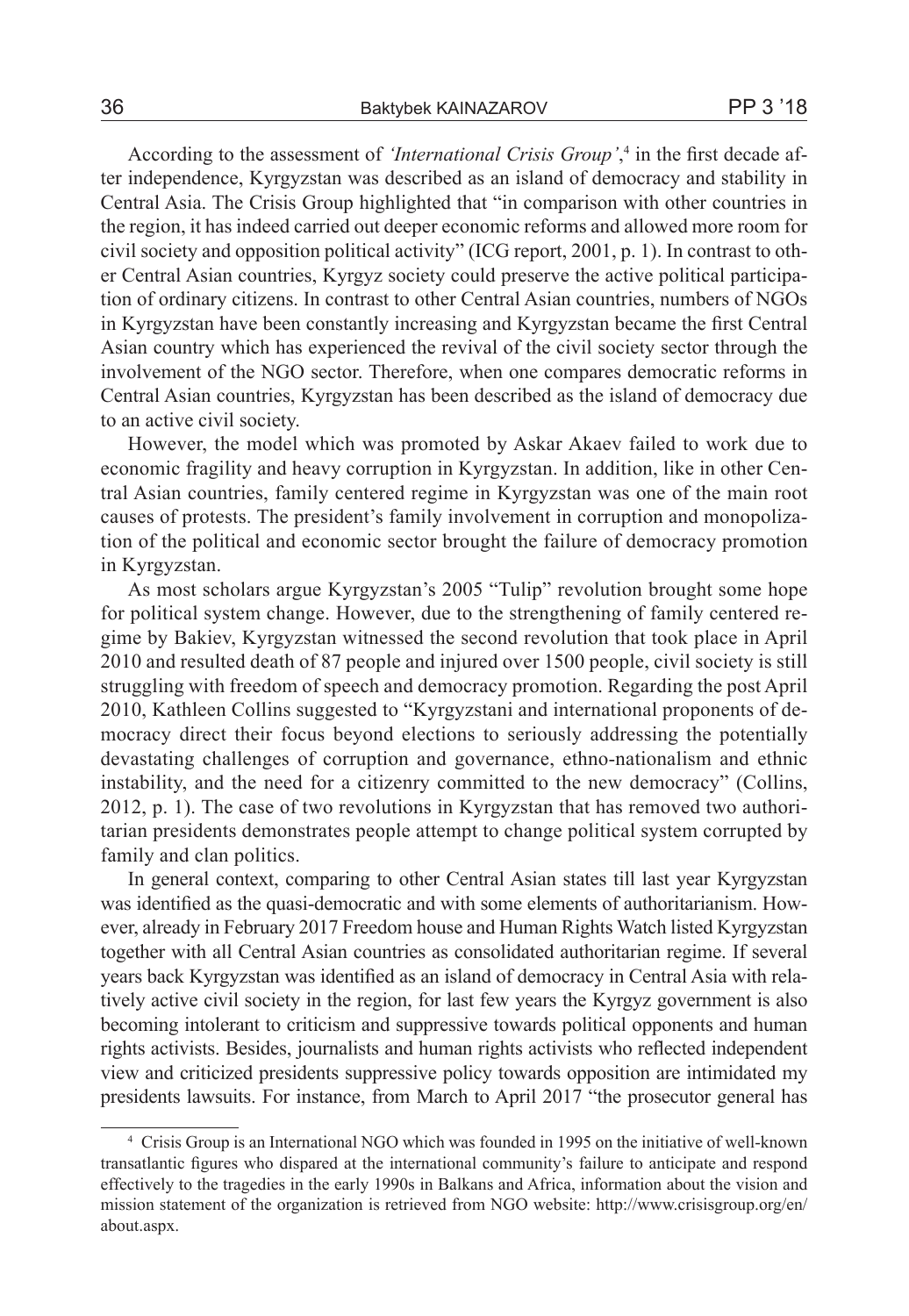demanded 20 million soms (285.000 US dollars) from Taalaigul Toktakunova, a lawyer for the opposition Ata Meken party and Radio Azattyk, and three million soms (43,000 dollars) from other defendants including the Zanoza.kg, and 24.kg websites" (IWPR Central Asia, 2017, p. 1). Intimidation of Kyrgyz media by president's lawsuits and the recent arrest of Parliamentarian and opposition leader Omurbek Tekebaev on February 26, 2017, and accusations towards his follow party members and members of Jogorju Kengesh/Kyrgyz Parliament Almambet Shykmamatov and Aida Salyanova indicates political motivation of charges and revival of authoritarianism in Kyrgyzstan.

# **The EU strategy for Kyrgyzstan**

The EU strategy to Kyrgyzstan, like to other Central Asian countries, have been in constant evolution since 1990s. If Partnership and Cooperation Agreement (PCA) since 1999 provided the legal framework for EU – Kyrgyz Republic cooperation that focused on political dialogue, economic relations and other sectors, including science, technology and culture, in 2007 the EU developed New Partnership with Kyrgyzstan which further pursued strengthening bilateral partnership.

While analyzing the EU partnership and strategy to Kyrgyzstan, it is important to mention about *Multi-Annual Indicative Programme* (*MIP*<sup>5</sup> ) for Kyrgyz Republic 2014– 2020 that pursues to consolidating the values of democracy, application of rule of law, good governance, and respect for human rights and fundamental freedoms, which have direct implication to sustainable and prosperous development of Kyrgyzstan. Therefore, in the analysis of MIP for Kyrgyz Republic it is clear that the focal sectors of support within the MIP 2014–2020 are the Rule of Law, Education and Integrated Rural Development. The EU strategy which focuses on neo-liberal approach that aim at strengthening democracy, human rights issues and application of rule of law in Kyrgyzstan, have been directly financed through the EU technical assistance program in the frame of PCA and current Multi-annual indicative program. As analysis show comparing to China and Russia, the EU focuses on democracy assistance in Kyrgyzstan.

There are scholars who raise questions such as, why democracy progress and human rights issue in Kyrgyzstan, which is geographically and geopolitically far from Brussels, matters the EU? and why the EU should care about democracy promotion in Central Asian when the region is already under heavy influence of Russia and China? The first answer is that European common values such as respect for human rights, freedom (including freedom of speech and assembly) the rule of law, justice, solidarity, gender equality and other fundamental principles of human rights founded the EU. Democratic principles of the EU are seen as centerpiece of engagement not only in its neighborhood policy but also in global context.

It is argued that Central Asian regimes see democracy as a threat to their existence and are more comfortable with Russian and Chinese support through regional integration, focusing on political, economic and security context. The lack of interest or passive cooperation of Central Asian countries with the EU, by some scholars view derives from

<sup>&</sup>lt;sup>5</sup> The MIP 2014–2020 allocates  $\epsilon$  184 million to the Kyrgyz Republic for the period 2014–2020. In comparison with the allocation for 2007–2013 the amount increased by 74%.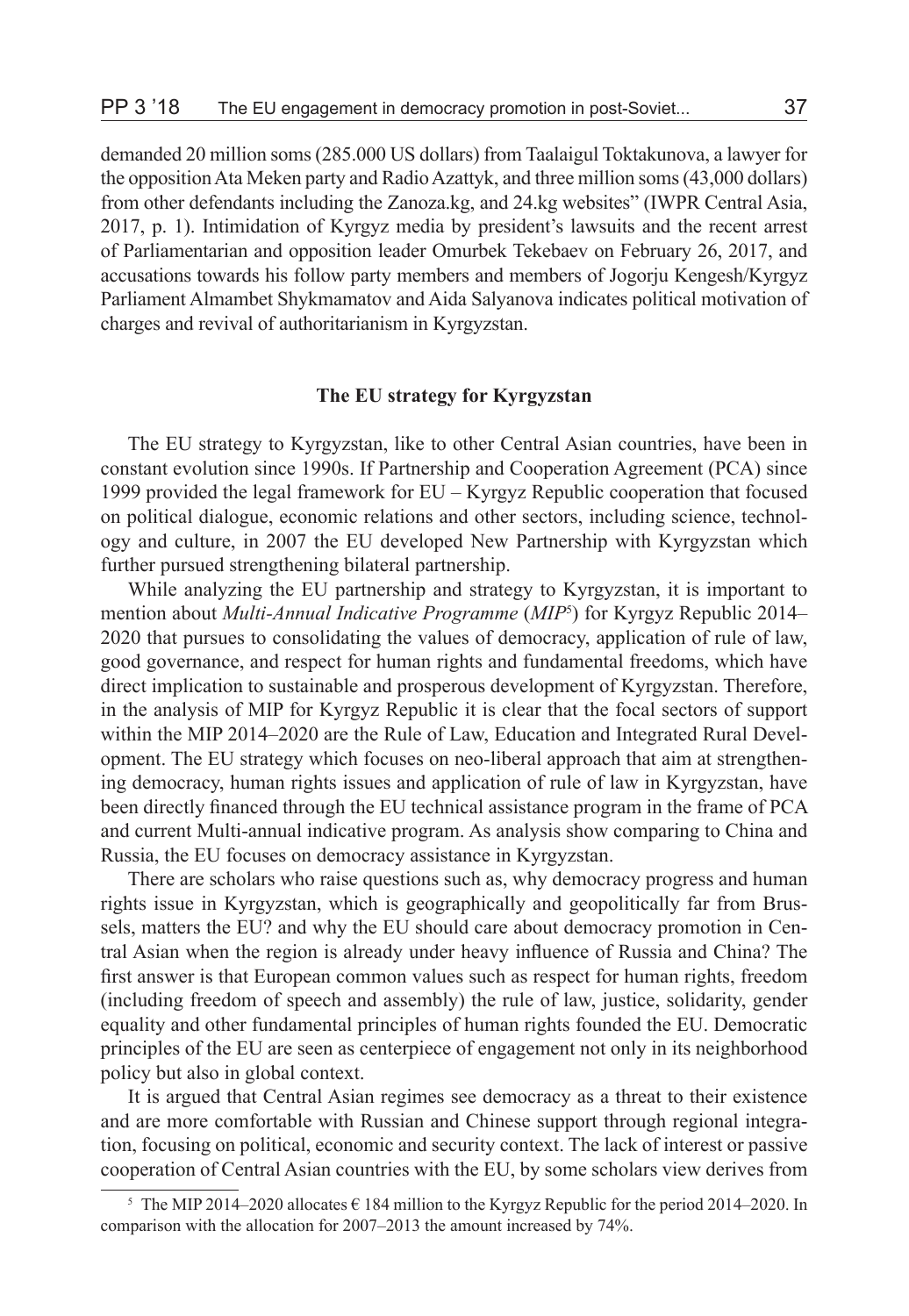the Central Asian leaders ambition to preserve their family centered regimes and with Moscow's attempt to derail the EU initiatives in the post-Soviet region. The current civil society and media crackdown in Kyrgyzstan is also connected not only with president Atambaev's ambition to establish authoritarian regime, but also with the external support from Russia and China, which do not accommodate open civil society. Both Russia and Сhina led regional institutions Shanghais Cooperation organization and Collective Security Treaty organization does not give any space for civil society sector. Both of these institutions are focused on Security challenges and politico-military cooperation, whereas human rights issues, free media and civil society topic is beyond the agenda.

The criticism towards Shanghai cooperation organizations derives from the initial goal of China led institution, which aimed at developing good neighborhood policy with Central Asia and the same time to control over ethnic minorities Xinjiang Uyghur Autonomous Region (XUAR). When Central Asian states are involved in joint approaches of SCO in fighting against terrorism, separatism and extremism, human rights issues connected with minorities rights is in threat. It appears as an instrument to control over minorities and vulnerable groups.

## **Conclusion**

The EU engagement in Central Asia is only hope for democratic change. Today, when Central Asian states are involved in tight cooperation with Russia and China, when both historical overlords of the region extended their geopolitical interest, a certain number of scholars argue that Central Asian states should further strengthen their relations with both powerful players in the region, due to Chinese economic growth which already is ranked in the first place and due to Russia's proximity that has returned its status of security guarantor with Russia's active engagement in Syria. Indisputably, regional challenges including security and economic issues can not be solved without participation of Russia and China. However, it would be wrong to exclude the role of the EU and western countries in Central Asia for stability. Stability and development in Central Asia will take place only when illness of economy such as corruption and family regimes will be eradicated. Regional cooperation of Central Asian countries with China and Russia do not consider addressing fights against corruption or democratic governance. Therefore, the role of the EU funded projects is crucial to civil society development and democracy promotion for Kyrgyzstan as well as to other Central Asian countries.

## **Bibliography**

- Boonstra J. (2015), *Reviewing the EU's approach to Central Asia*, Open Society Foundation, EUCAM #34, February.
- Collins K. (2012), *After the Kyrgyz Spring: Challenges to Democratic Deepening*, "The Brown Journal of World Affairs," vol. 19, no. 1.
- Demes P. (2010), *Twenty Years of Western Democracy Assistance in Central and Eastern Europe*, International IDEA, Stockholm.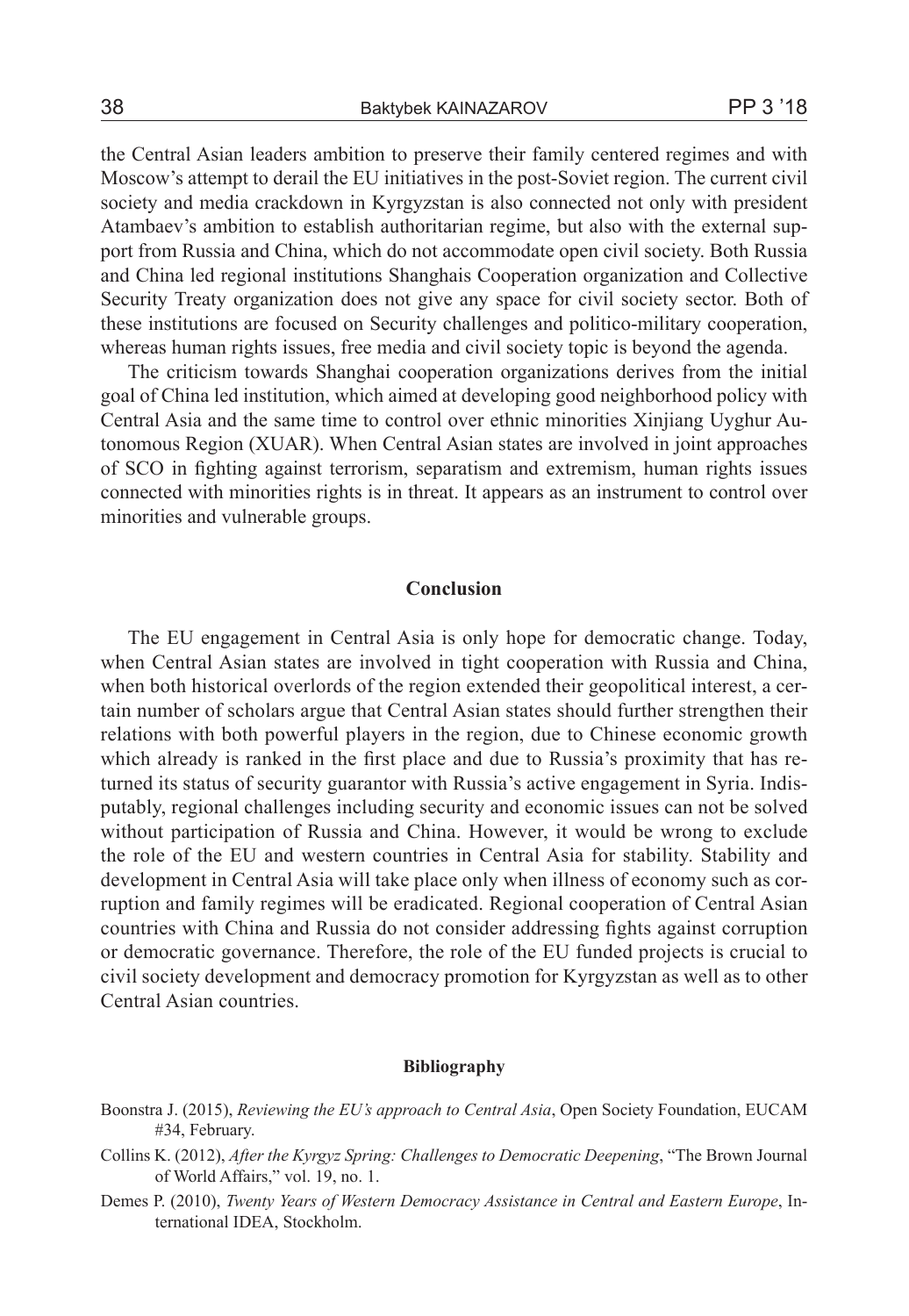Gleason G. (1997), *Central Asian States: Discovering Independence*, West view Press.

- Haghayeghi M. (1996), *Islam and Politics in Central Asia*, Macmillan, Palgrave.
- Institute for Wars and Peace Reporting (2017), *President's Lawsuits Intimidate Kyrgyz Media*, March 24, Kyrgyzstan, https://iwpr.net/global-voices/presidents-lawsuits-intimidate-kyrgyz-media
- International Crisi Group, information about the vision and missionstatement of the NGO, http://www. crisisgroup.org.
- International Crisis Group (2001), *Kyrgyzstan at Ten: Trouble in the "Island of Democracy"*, Report 22/Europe & Central Asia, 28 August.
- International Media Support (2008), *The examples of Kazakhstan and Kyrgyzstan: Political extremism, terrorism, and media in Central Asia*, Copenhagen.
- Kelly-Clark V. (2016), *Why is Central Asia dumping Russia for China?*, Global Risk Insights, May 23.
- Khokhlova E., *Freedom House classifies Kyrgyzstan as country with authoritarian regime*, http://24. kg/english/48854\_Freedom\_House\_classifies\_Kyrgyzstan\_as\_country\_with\_authoritarian\_regime/.
- Manon R. (2007), *Central Asia: Views from Washington, Moscow and Beijing*, Published by M.E. Sharpe.
- Marantidou V., Ralph A. C. (2014), *China and Russia's Great Game in Central Asia*, "Magazine The National Interest," https://nationalinterest.org/blog/the-buzz/china-russias-great-game-centralasia-11385.
- Matveeva A. (2006), *EU stakes in Central Asia*, Institute for Security Studies, Paris.
- Nicklass N., Svante K. (2016), *The role of the European Union in democracy-building in Central Asia and the South Caucasus*, International IDEA, Stockholm, Sweden.
- Olcott M. B. (2007), *Democracy Promotion in Central Asia: From High Expectations to Disillusionment*, "Carnegie Endowment for International Peace," February 10.
- Omelicheva M. Y. (2015), *Democracy and Dictatorship in Central Asia*, http://www.oxfordbibliographies.com/view/document/obo-9780199756223/obo-9780199756223-0060.xml.
- Orozbekova C. (2016), *Central Asia's Presidents-for-Life*, http://thediplomat.com/2016/02/centralasias-presidents-for-life/.
- Stratfor (2015), *In Kazakhstan*, Government Remains a Family Affair, October 21, https://worldview. stratfor.com/article/kazakhstan-government-remains-family-affair.
- Tabaldieva D. (2017), *Prospects for China Kyrgyzstan Economic Relations in the Framework of the Silk Road Economic Belt Project*, http://china-trade-research.hktdc.com/business-news/article/ The-Belt-and-Road-Initiative/Prospects-for-China-Kyrgyzstan-Economic-Relations-in-the-Framework-of-the-Silk-Road-Economic-Belt-Project/obor/en/1/1X000000/1X0A9JIX.htm.

# **Zaangażowanie Unii Europejskiej w promocję demokracji w postsowieckiej Azji Środkowej: przypadek Republiki Kirgizji – perspektywy i wyzwania**

## **Streszczenie**

Po upadku Związku Radzieckiego zrodziły się różne hipotezy dotyczące reform demokratycznych i zmian w systemie politycznym w Kirgistanie. Uważano, że Kirgistan rozwinie niezależną politykę i demokratyczne rządy. Od początku lat 90. kraje europejskie – najpierw poprzez OBWE, a później przez UE – realizowały projekty rozwojowe, odgrywając centralną rolę w promowaniu demokracji i rozwoju społeczeństwa obywatelskiego w Azji Środkowej. Jednocześnie, jak pokazują analizy, sąsiadujące mocarstwa, takie jak Rosja i Chiny zintensyfikowały realizację swoich interesów geopolitycznych w regionie, co zaowocowało powstaniem regionalnych instytucji takich jak Szanghajska